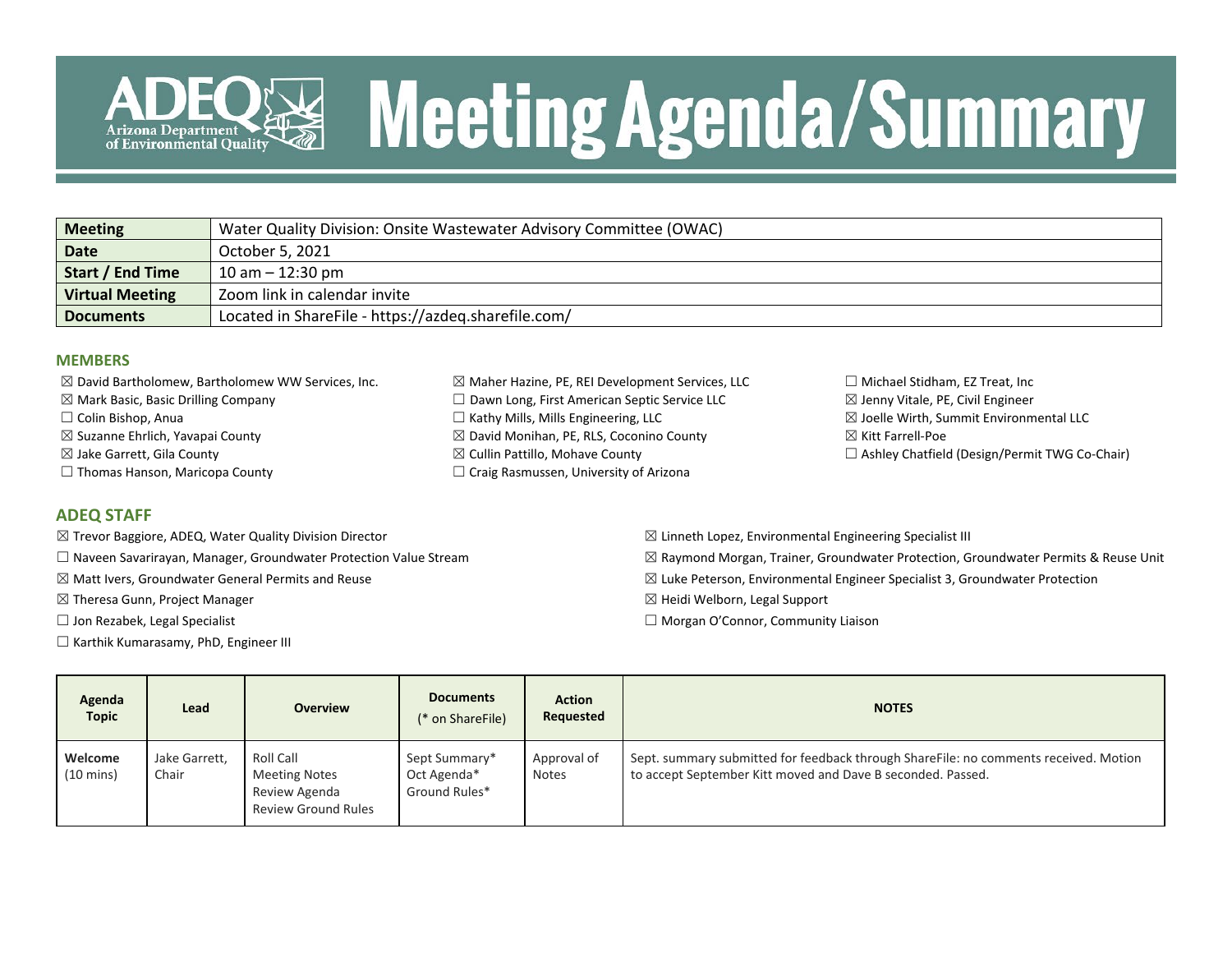

# ADEQ<sup>E</sup>Neeting Agenda/Summary

| <b>Technical</b><br><b>Work</b><br><b>Groups</b><br><b>Reports</b><br>$(50 \text{ mins})$ | <b>TWG Chairs</b> | • O&M: Dave B<br>• 1.09: Maher<br>• Design/Permitting:<br>David M/Ashley<br>• Future State: Colin<br>• PPL: Joelle<br>• Training/Certification:<br>Cullin<br>Data Justification:<br>Theresa<br>Discuss potential<br>schedule: Theresa |  | <b>Status</b><br>Reports | O&M: Dave reported the team has formed an outline of the perfect program. Property<br>transfers go away and be replaced by a mandated maintenance program and a renewable<br>permit. Homeowner retains operator and annual report submitted. DEQ uses reports to<br>populate a database to track reporting. Homework is to review other state programs on<br>ShareFile and find what is relevant to Arizona. Dave also met with the ROI/NOT subgroup.<br>How to bring in the existing systems without opposition?<br>$\bullet$<br>What funding will be needed to fund (staff) the permit program and the database?<br>What will be done with the ADEQ database?<br>Consider the permit is for the property not the owner and transfer is not needed<br>as it runs with the land like an easement.<br>Who is going to train operators and keep them up to date and ensure they are<br>qualified? Consider a 5 <sup>th</sup> certification for onsite operators.<br>Enter into the program at the time of sale.<br>$\bullet$<br>Public sector difficulties in hiring.<br>Transitioning to a renewable permit may be difficult unless tied to time of sale to<br>get a new permit.<br>At time of sale, disclose the pumping record. Put on a 5-year timeline.<br>Enforcement may be difficult; could be the hardest part.<br>It is positive to take out of the hands of the Realtor as this is a problematic part of<br>$\bullet$<br>the program.<br>Existing database for online reporting from control boxes at the site and could<br>interface with county systems.<br>Could have an operating permit as the renewable permit.<br>1.09: Finished the phase 1 rule changes.<br>Design/Permitting: David reported the work is still being done in the subgroups. Create a<br>book of where all of the information will reside to provide the history of the decisions made<br>and supporting documents.<br>PPL: Joelle reported on the four assumptions for the future program. Looking at tier<br>approach to approvals with parameters at each tier. Review to be completed using third-<br>party testing and monitoring with compliance sampling to ensure the systems are<br>performing. Issues are enforcement, funding, field testing. Group is working on the various<br>approaches. What is the process for delisting and how can we allow for pilots. Other issues<br>cold weather, stacking, reference design and smaller disposal fields.<br>• In the field, do not want to design on the testing parameters. |
|-------------------------------------------------------------------------------------------|-------------------|---------------------------------------------------------------------------------------------------------------------------------------------------------------------------------------------------------------------------------------|--|--------------------------|------------------------------------------------------------------------------------------------------------------------------------------------------------------------------------------------------------------------------------------------------------------------------------------------------------------------------------------------------------------------------------------------------------------------------------------------------------------------------------------------------------------------------------------------------------------------------------------------------------------------------------------------------------------------------------------------------------------------------------------------------------------------------------------------------------------------------------------------------------------------------------------------------------------------------------------------------------------------------------------------------------------------------------------------------------------------------------------------------------------------------------------------------------------------------------------------------------------------------------------------------------------------------------------------------------------------------------------------------------------------------------------------------------------------------------------------------------------------------------------------------------------------------------------------------------------------------------------------------------------------------------------------------------------------------------------------------------------------------------------------------------------------------------------------------------------------------------------------------------------------------------------------------------------------------------------------------------------------------------------------------------------------------------------------------------------------------------------------------------------------------------------------------------------------------------------------------------------------------------------------------------------------------------------------------------------------------------------------------------------------------------------------------------------------------------------------------------------------------------------------------------------------|
|-------------------------------------------------------------------------------------------|-------------------|---------------------------------------------------------------------------------------------------------------------------------------------------------------------------------------------------------------------------------------|--|--------------------------|------------------------------------------------------------------------------------------------------------------------------------------------------------------------------------------------------------------------------------------------------------------------------------------------------------------------------------------------------------------------------------------------------------------------------------------------------------------------------------------------------------------------------------------------------------------------------------------------------------------------------------------------------------------------------------------------------------------------------------------------------------------------------------------------------------------------------------------------------------------------------------------------------------------------------------------------------------------------------------------------------------------------------------------------------------------------------------------------------------------------------------------------------------------------------------------------------------------------------------------------------------------------------------------------------------------------------------------------------------------------------------------------------------------------------------------------------------------------------------------------------------------------------------------------------------------------------------------------------------------------------------------------------------------------------------------------------------------------------------------------------------------------------------------------------------------------------------------------------------------------------------------------------------------------------------------------------------------------------------------------------------------------------------------------------------------------------------------------------------------------------------------------------------------------------------------------------------------------------------------------------------------------------------------------------------------------------------------------------------------------------------------------------------------------------------------------------------------------------------------------------------------------|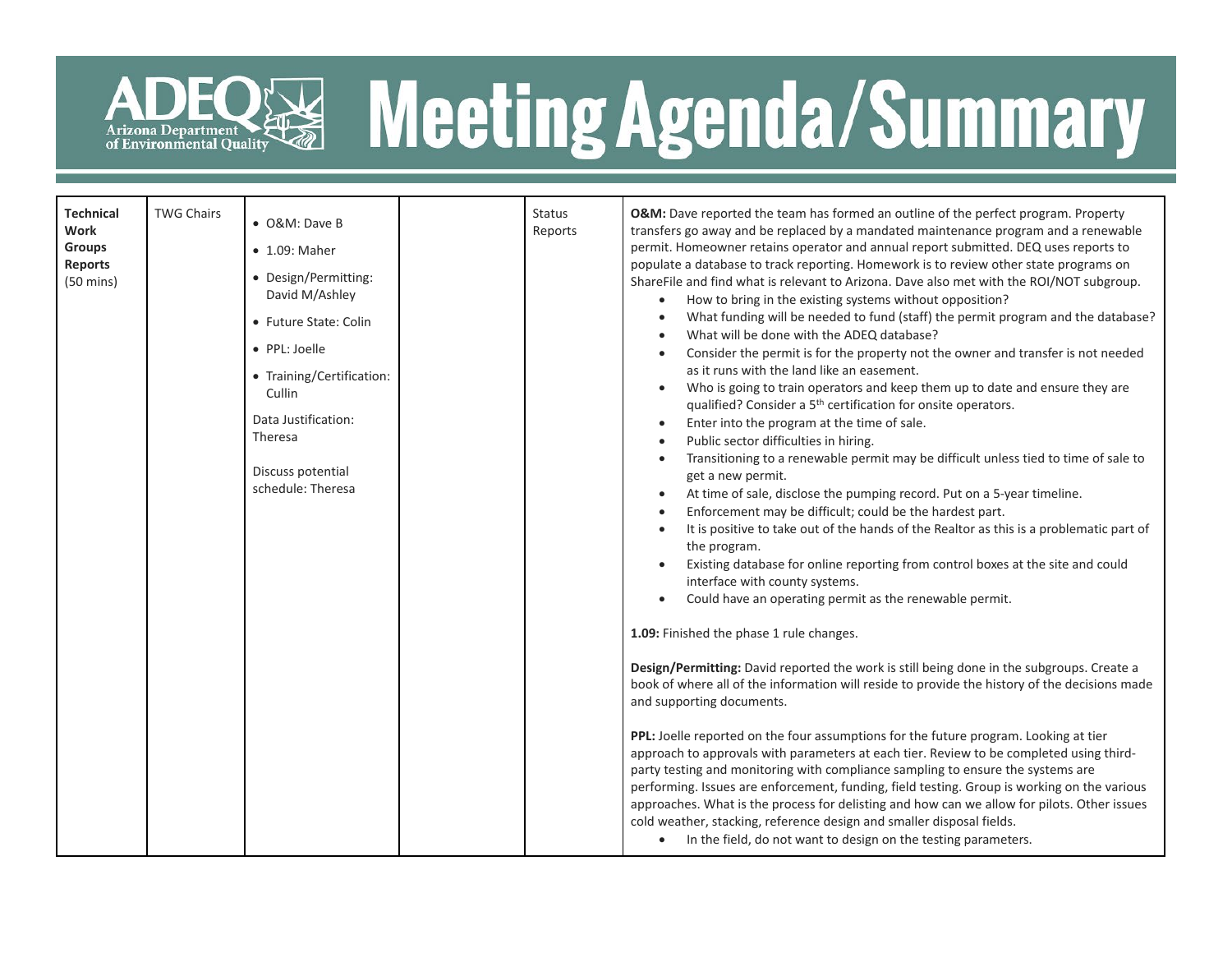

### R& Meeting Agenda/Summary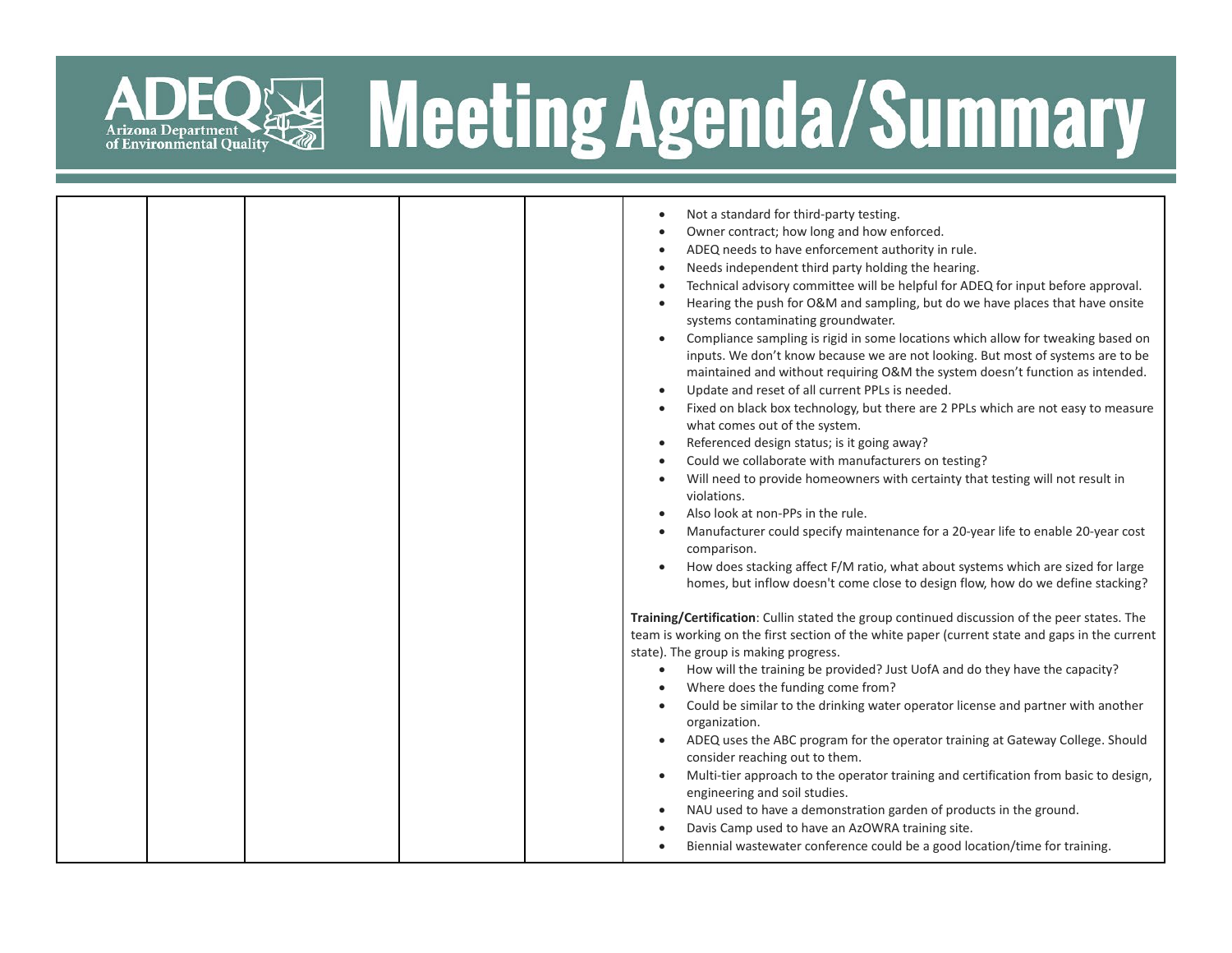

## ADEQ<sup>E</sup> Meeting Agenda/Summary

|                                                                       |                                                               |                                                                                                                                 |                    |                            | Training centers can get expensive and can takes a lot of commitment.                                                                                                                                                                                                                                                                                                                                                                                                             |  |  |  |  |
|-----------------------------------------------------------------------|---------------------------------------------------------------|---------------------------------------------------------------------------------------------------------------------------------|--------------------|----------------------------|-----------------------------------------------------------------------------------------------------------------------------------------------------------------------------------------------------------------------------------------------------------------------------------------------------------------------------------------------------------------------------------------------------------------------------------------------------------------------------------|--|--|--|--|
| <b>Future</b><br>EcoSystem<br><b>Homework</b><br>$(30 \text{ mins})$  | Jake Garret                                                   | Review the input<br>provided by members<br>on what they see as the<br>future of the industry                                    |                    | For Discussion             | The team reviewed the white board and identified key themes. See white board image at<br>the bottom of the notes.                                                                                                                                                                                                                                                                                                                                                                 |  |  |  |  |
| Phase 1<br>Rulemaking<br>$(15 \text{ mins})$                          | Matt Ivers,<br>ADEQ<br>Groundwater<br>Permits Unit<br>Manager | Provide an update on<br>the rulemaking<br>schedule and provide<br>an update on how<br>OWAC input was used<br>to revise the rule |                    | <b>Status Report</b>       | Stakeholder comments due on October 21. Finalize NPRM on November 9 and file with SOS<br>on November 29. December 17 begin the formal comment with hearing on January 18.<br>March 22 notice of final rulemaking with GRCC and with SOS by May 4 with July 3 effective<br>date. Having a discussion on Stacking can still occur on November 2 and be in time for<br>rulemaking.<br>Heidi review the areas of the rule which were changed based on the input from OWAC<br>members. |  |  |  |  |
| Phase 2 Rule<br>Outline<br>$(20 \text{ mins})$                        | Jake Garrett                                                  |                                                                                                                                 |                    | For Discussion             | Jenny stated she is using a historical document to create a "book" that provides the<br>background details of the who/what/why of proposed rule changes.                                                                                                                                                                                                                                                                                                                          |  |  |  |  |
| Homeowner<br>use of Non-<br><b>PPL Product</b><br>$(15 \text{ mins})$ | Matt Ivers                                                    | Provide an update on<br>ADEQ's position based<br>on input received<br>during last meeting                                       |                    | For Discussion             | Matt stated ADEQ's intent is to allow use of a non-PPL product after ADEQ review of<br>complete PPL style documentation submitted by the homeowner. The agency has added<br>language in the draft rule that if ADEQ does not have time and resources they can not use<br>an unapproved proprietary product. Does this include pre-treatment as there are no devices<br>on the list today? Pre-treatment needs stacking in a commercial situation.                                 |  |  |  |  |
| Program<br><b>Updates</b><br>$(5 \text{ mins})$                       | Matt Ivers,<br>ADEQ<br>Groundwater<br>Permits Unit<br>Manager | <b>SPS</b><br>$\bullet$<br><b>Board of Technical</b><br>$\bullet$<br>Registrations                                              |                    | For<br>Information<br>Only | Six white papers are out for review and ADEQ is seeking comments by October 21. These<br>papers are used as background for the SPS.<br>BTR met and is not planning to provide input. They have recommended ADEQ contact their<br>legal representation for clarification.                                                                                                                                                                                                          |  |  |  |  |
| <b>Review New</b><br><b>Action Items</b><br>$(5 \text{ mins})$        | Theresa<br>Gunn, Project<br>Manager                           | <b>New Action Items</b><br>Updates:<br>$\bullet$<br>Annual<br>Membership<br>Recruitment                                         | <b>Action Plan</b> | For<br>Information<br>Only | Register: https://register.gotowebinar.com/register/7271130185853031437<br>Purpose of the meeting is to get input on the draft proposed rule changes. Members are<br>encouraged to register and attend.<br>Theresa will be contacting members whose terms end in December. Applications will be<br>open in November and selection in December.                                                                                                                                    |  |  |  |  |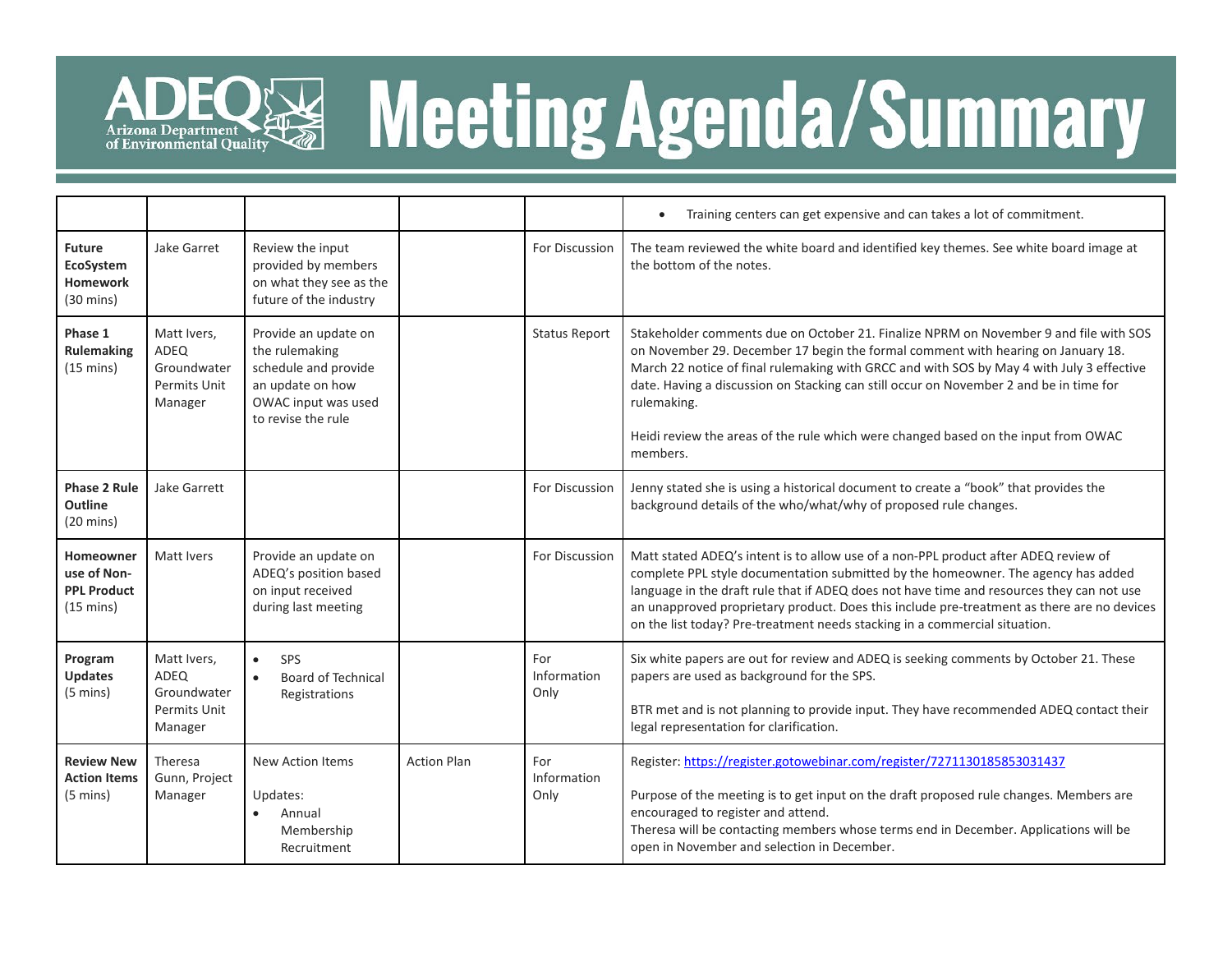

## ADEQ<sup>E</sup> Meeting Agenda/Summary

|         |                        | Register for<br>Thursday's<br>meeting |  |                                               |
|---------|------------------------|---------------------------------------|--|-----------------------------------------------|
| Adjourn | Jake Garrett,<br>Chair |                                       |  | Joelle moved to adjourn and David M seconded. |

| No. | <b>Action to be Taken</b>                                                      | <b>Person Responsible</b> | <b>Due Date</b> | <b>Comments</b> | Percent<br>Complete |  |  | Date<br>Complete |  |
|-----|--------------------------------------------------------------------------------|---------------------------|-----------------|-----------------|---------------------|--|--|------------------|--|
|     | 34 Strawman for Phase 2 rule structure                                         | Jenny and Jake            |                 |                 |                     |  |  | 25 50 75 100     |  |
|     | 39   Suzanne to provide historical information on performance (Thayer Report)? |                           |                 |                 |                     |  |  | 25 50 75 100     |  |
|     | 40 Add stacking to the November agenda                                         | Theresa                   |                 |                 |                     |  |  | 25 50 75 100     |  |
|     | 41 Ask for comments submitted to BTR before making a decision or determination | ADEQ                      |                 |                 |                     |  |  | 25 50 75 100     |  |
|     | 42 Send list of how OWAC input was used in phase 1 rule comments               | Heidi                     |                 |                 |                     |  |  | 25 50 75 100     |  |
|     | 43 Send out data justification paper to OWAC members                           | Theresa                   |                 |                 |                     |  |  | 25 50 75 100     |  |
| 44  |                                                                                |                           |                 |                 |                     |  |  | 25 50 75 100     |  |